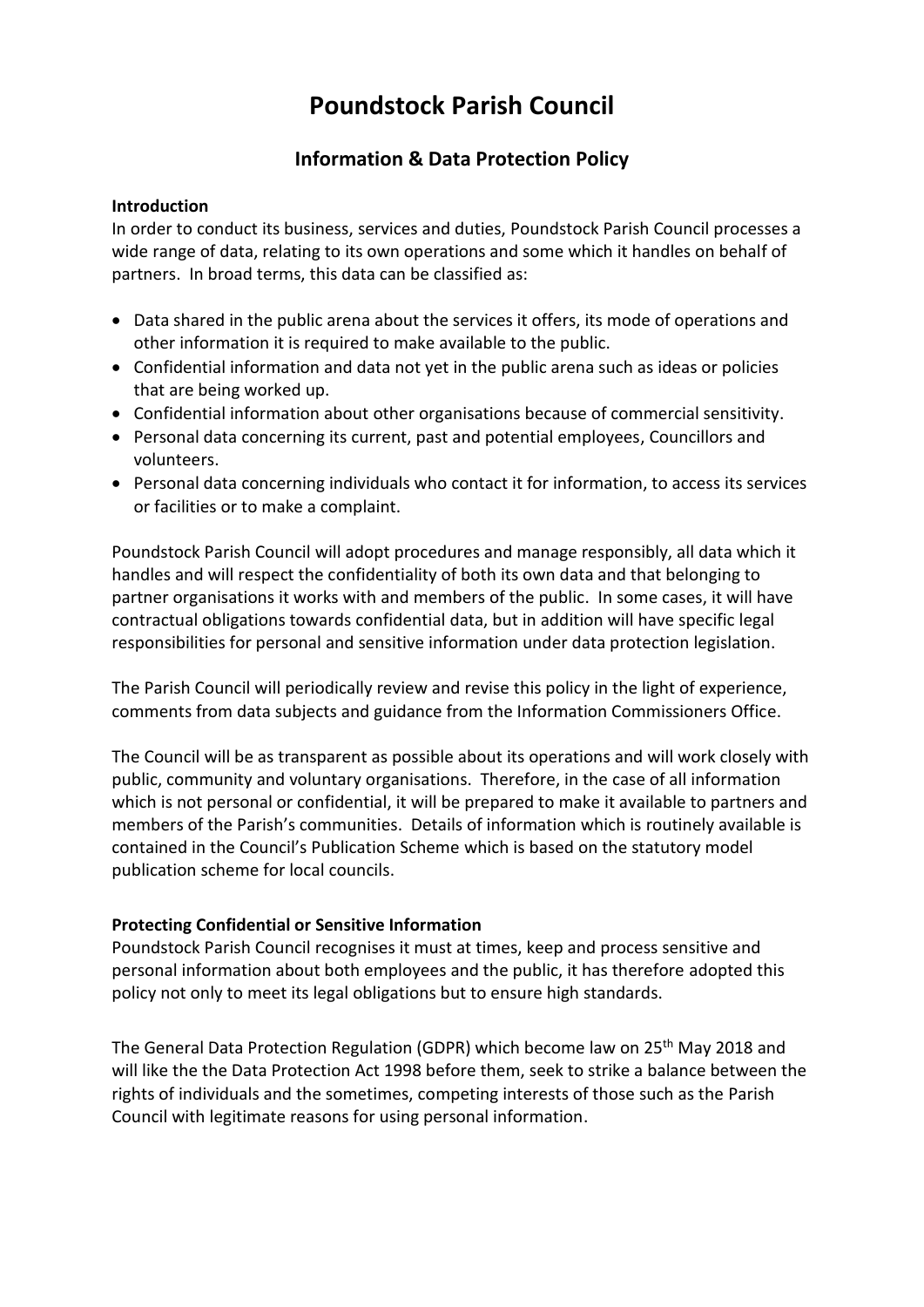# **The policy is based on the premise that Personal Data must be:**

- Processed fairly, lawfully and in a transparent manner in relation to the data subject.
- Collected for specified, explicit and legitimate purposes and not further processed in a manner that is incompatible with those purposes.
- Adequate, relevant and limited to what is necessary in relation to the purposes for which they are processed.
- Accurate and, where necessary, kept up to date.
- Kept in a form that permits identification of data subjects for no longer than is necessary for the purposes for which the personal data are processed.
- Processed in a manner that ensures appropriate security of the personal data including protection against unauthorised or unlawful processing and against accidental loss, destruction or damage, using appropriate technical or organisational measures.

# **Data Protection Terminology**

**Data subject** - means the person whose personal data is being processed. That may be an employee, prospective employee, associate or prospective associate of Poundstock Parish Council or someone transacting with it in some way, or an employee, Member or volunteer with one of our clients, or persons transacting or contracting with one of our clients when we process data for them.

**Personal data** - means any information relating to a natural person or data subject that can be used directly or indirectly to identify the person.

It can be anything from a name, a photo, and an address, date of birth, an email address, bank details, and posts on social networking sites or a computer IP address.

**Sensitive personal data** - includes information about racial or ethnic origin, political opinions, and religious or other beliefs, trade union membership, medical information, sexual orientation, genetic and biometric data or information related to offences or alleged offences where it is used to uniquely identify an individual.

**Data controller** - means a person who (either alone or jointly or in common with other persons) (e.g. Parish Council, employer, council) determines the purposes for which and the manner in which any personal data is to be processed.

**Data processor** - in relation to personal data, means any person (other than an employee of the data controller) who processes the data on behalf of the data controller.

**Processing information or data** - means obtaining, recording or holding the information or data or carrying out any operation or set of operations on the information or data, including:

- organising, adapting or altering it
- retrieving, consulting or using the information or data
- disclosing the information or data by transmission, dissemination or otherwise making it available

• aligning, combining, blocking, erasing or destroying the information or data. regardless of the Technology used.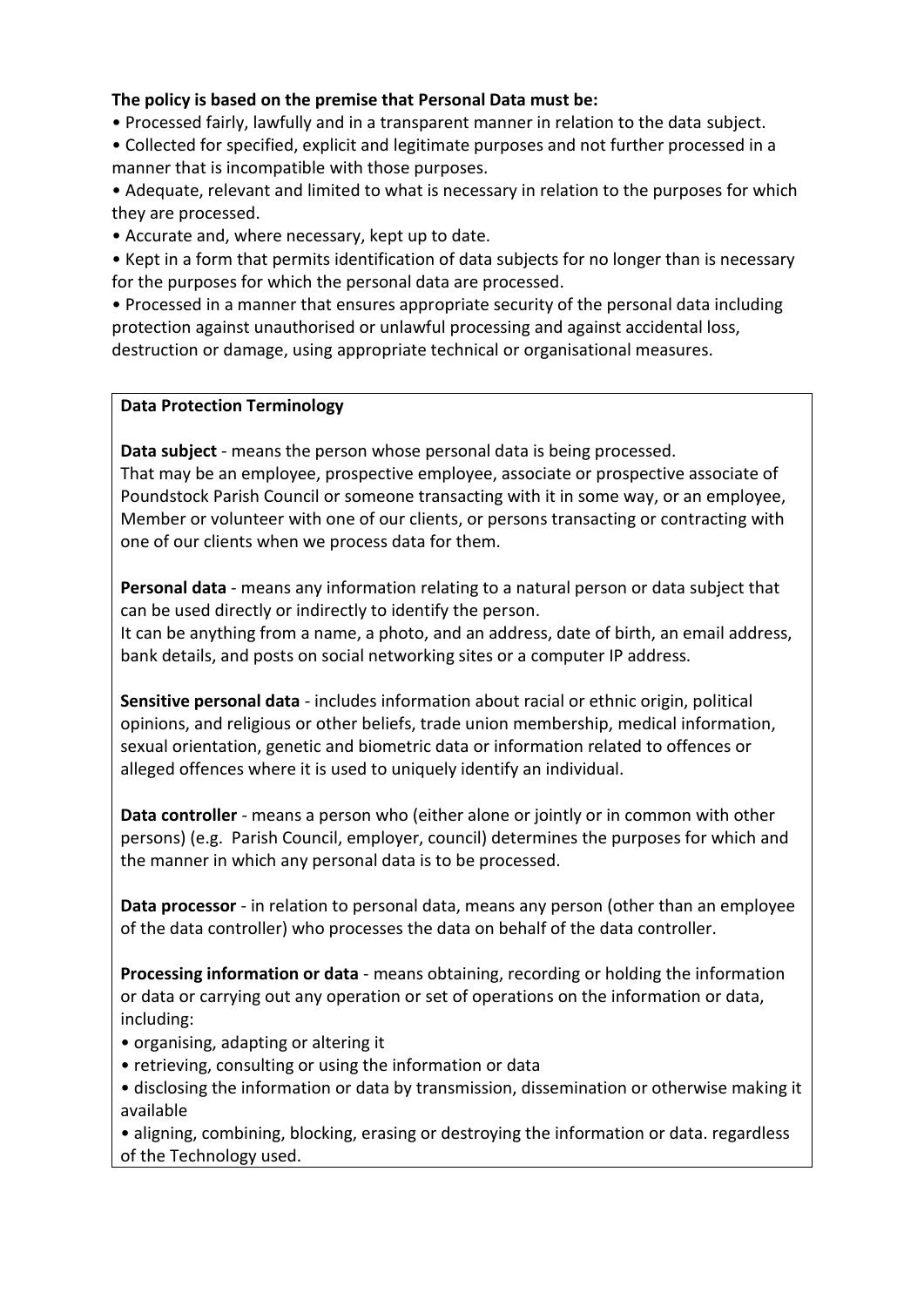Poundstock Parish Council processes **personal data** in order to:

- fulfil its duties as an employer by complying with the terms of contracts of employment, safeguarding the employee and maintaining information required by law.
- pursue the legitimate interests of its business and its duties as a public body, by fulfilling contractual terms with other organisations, and maintaining information required by law.
- monitor its activities including the equality and diversity of its activities
- fulfil its duties in operating the business premises including security
- assist regulatory and law enforcement agencies
- process information including the recording and updating details about its Councillors, employees, partners and volunteers.
- process information including the recording and updating details about individuals who contact it for information, or to access a service, or make a complaint.
- undertake surveys, censuses and questionnaires to fulfil the objectives and purposes of the Council.
- undertake research, audit and quality improvement work to fulfil its objects and purposes.
- carry out Council administration.

Where appropriate and governed by necessary safeguards we will carry out the above processing jointly with other appropriate bodies from time to time.

# **The Council will ensure that at least one of the following conditions is met for personal information to be considered fairly processed:**

- The individual has consented to the processing
- Processing is necessary for the performance of a contract or agreement with the individual
- Processing is required under a legal obligation
- Processing is necessary to protect the vital interests of the individual
- Processing is necessary to carry out public functions
- Processing is necessary in order to pursue the legitimate interests of the data controller or third parties.

Particular attention is paid to the processing of any **sensitive personal information** and the Parish Council will ensure that at least one of the following conditions is met:

- Explicit consent of the individual
- Required by law to process the data for employment purposes
- A requirement in order to protect the vital interests of the individual or another person

# **Who is responsible for protecting a person's personal data?**

The Parish Council as a corporate body has ultimate responsibility for ensuring compliance with the Data Protection legislation. The Council has delegated this responsibility day to day to the Parish Clerk.

- Email: poundstockpc@gmail.com
- Phone: 07768 100560
- Correspondence: The Parish Clerk, Trevoulter Barton, Poundstock, Bude, Cornwall EX23 0DH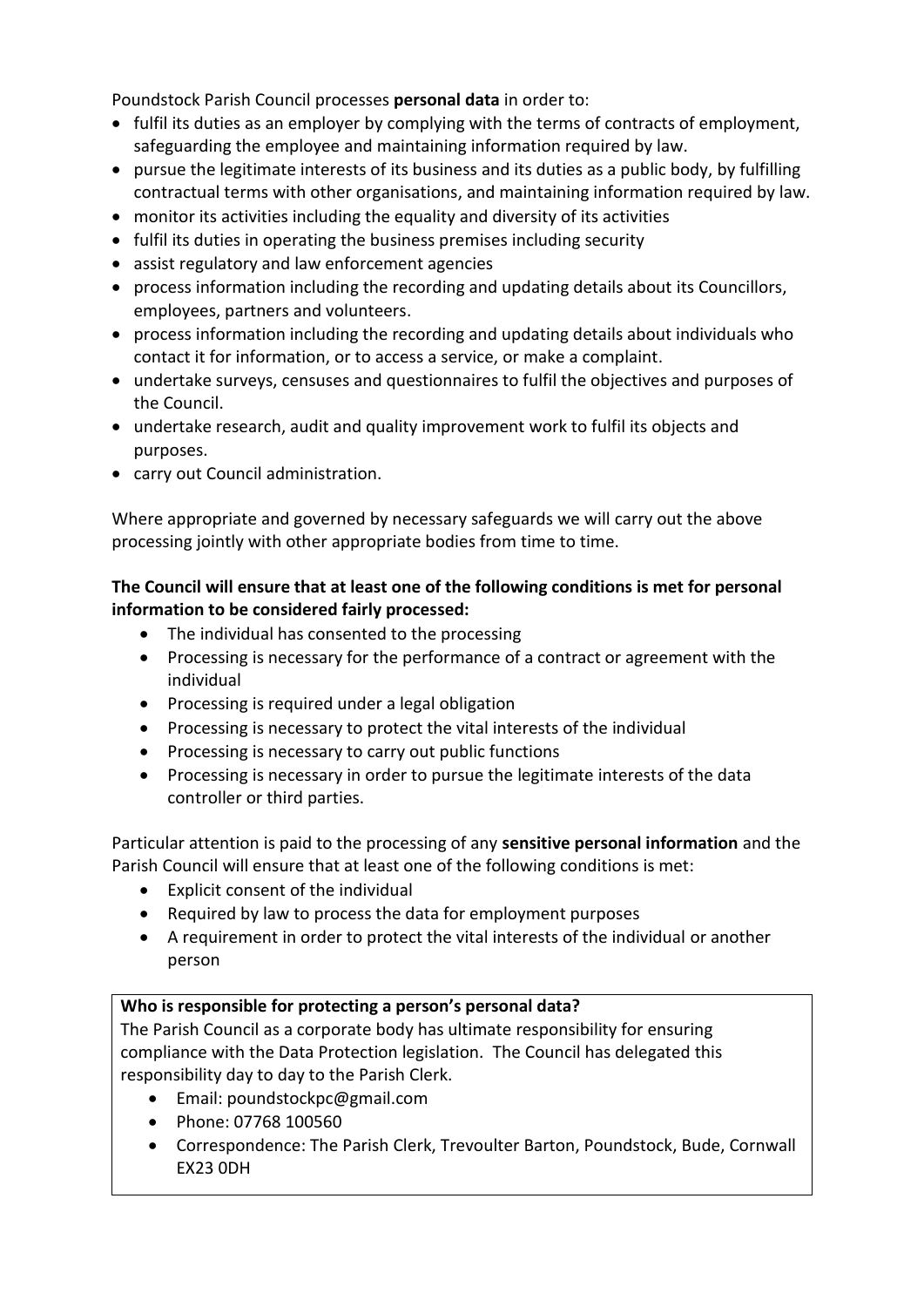# **Diversity Monitoring**

Poundstock Parish Council monitors the diversity of its employees, and Councillors, in order to ensure that there is no inappropriate or unlawful discrimination in the way it conducts its activities. It undertakes similar data handling in respect of prospective employees. This data will always be treated as confidential. It will only be accessed by authorised individuals within the Council and will not be disclosed to any other bodies or individuals. Diversity information will never be used as selection criteria and will not be made available to others involved in the recruitment process. Anonymised data derived from diversity monitoring will be used for monitoring purposes and may be published and passed to other bodies.

The Council will always give guidance on personnel data to employees, councillors, partners and volunteers through a Privacy Notice and ensure that individuals on whom personal information is kept are aware of their rights and have easy access to that information on request.

Appropriate technical and organisational measures will be taken against Unauthorised or unlawful processing of personal data and against accidental loss or destruction of, or damage to, personal data.

Personal data shall not be transferred to a country or territory outside the European Economic Areas unless that country or territory ensures an adequate level of protection for the rights and freedoms of data subjects in relation to the processing of personal data.

# **Information provided to us**

The information provided (personal information such as name, address, email address, phone number) will be processed and stored so that it is possible for us to contact, respond to or conduct the transaction requested by the individual. By transacting with Poundstock Parish Council, individuals are deemed to be giving consent for their personal data provided to be used and transferred in accordance with this policy, however where ever possible specific written consent will be sought. It is the responsibility of those individuals to ensure that the Town Council is able to keep their personal data accurate and up-to-date. The personal information will be not shared or provided to any other third party or be used for any purpose other than that for which it was provided.

### **The Councils Right to Process Information**

General Data Protection Regulations (and Data Protection Act) Article 6 (1) (a) (b) and (e) Processing is with consent of the data subject, or Processing is necessary for compliance with a legal obligation. Processing is necessary for the legitimate interests of the Council.

### **Information Security**

The Parish Council cares to ensure the security of personal data. We make sure that your information is protected from unauthorised access, loss, manipulation, falsification, destruction or unauthorised disclosure. This is done through appropriate technical measures and appropriate policies. We will only keep your data for the purpose it was collected for and only for as long as is necessary, after which it will be deleted.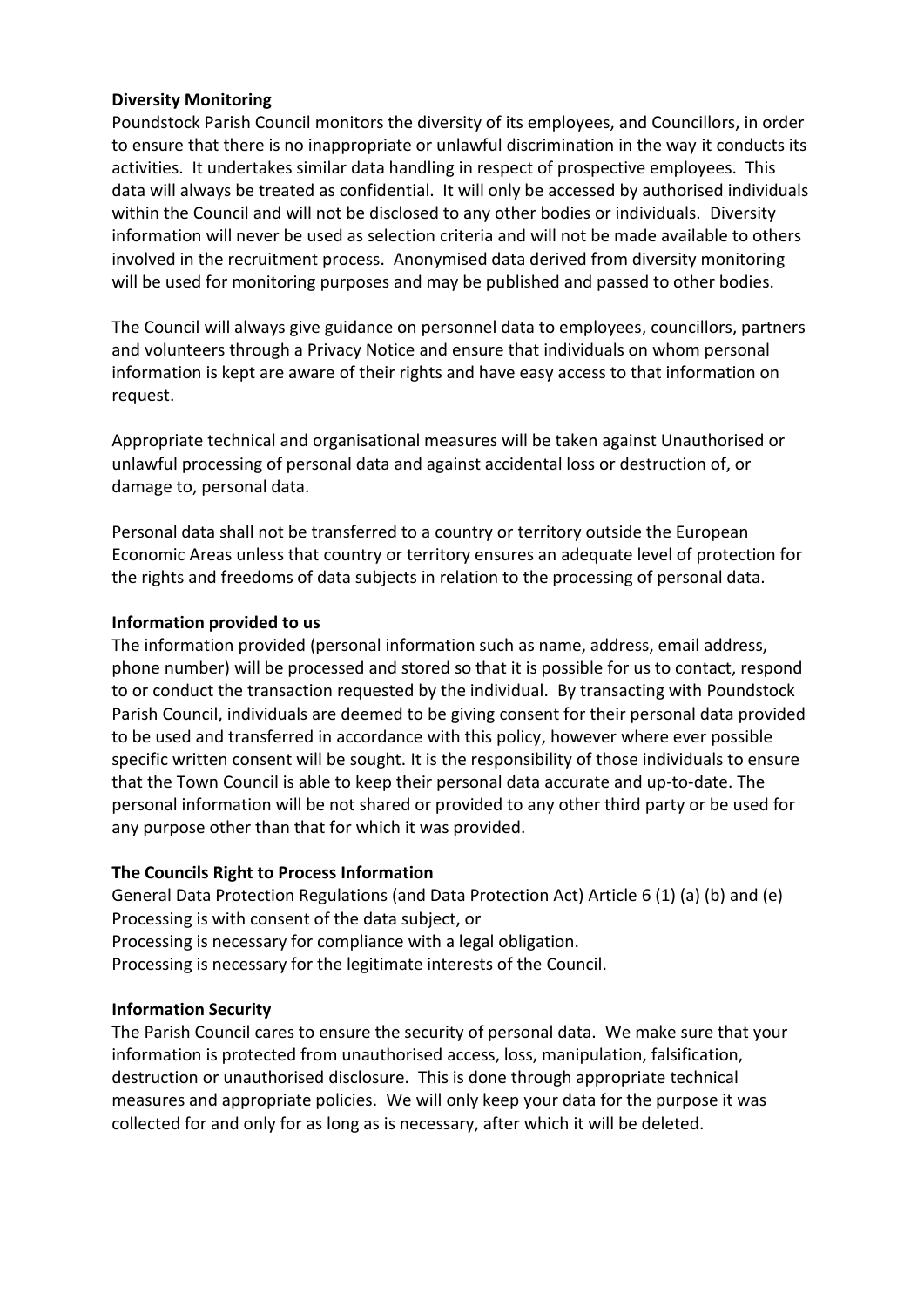### **Children**

We will not process any data relating to a child (under 13) without the express parental/ guardian consent of the child concerned.

### **Rights of a Data Subject**

**Access to Information:** an individual has the right to request access to the information we have on them. They can do this by contacting our Parish Clerk or Data Protection Officer:

**Information Correction:** If they believe that the information we have about them is incorrect, they may contact us so that we can update it and keep their data accurate. Please contact: Parish Clerk.

**Information Deletion:** If the individual wishes the Parish Council to delete the information about them, they can do so by contacting the Parish Clerk.

**Right to Object:** If an individual believes their data is not being processed for the purpose it has been collected for, they may object by contacting the Parish Clerk or Data Protection Officer.

The Parish Council does not use automated decision making or profiling of individual personal data.

**Complaints:** If an individual has a complaint regarding the way their personal data has been processed, they may make a complaint to the Parish Clerk, Data Protection Officer or the Information Commissioners Office **[casework@ico.org.uk](mailto:casework@ico.org.uk)** Tel: 0303 123 1113.

The Council will always give guidance on personnel data to employees through the Employee handbook.

The Council will ensure that individuals on whom personal information is kept are aware of their rights and have easy access to that information on request.

#### **Making Information Available**

The Publication Scheme is a means by which the Council can make a significant amount of information available routinely, without waiting for someone to specifically request it. The scheme is intended to encourage local people to take an interest in the work of the Council and its role within the community.

In accordance with the provisions of the Freedom of Information Act 2000, this Scheme specifies the classes of information which the Council publishes or intends to publish. It is supplemented with an Information Guide which will give greater detail of what the Council will make available and hopefully make it easier for people to access it.

All formal meetings of Council and its committees are subject to statutory notice being given on notice boards, the Website and sent to the local media. The Council publishes an annual programme in May each year. All formal meetings are open to the public and press and reports to those meetings and relevant background papers are available for the public to see.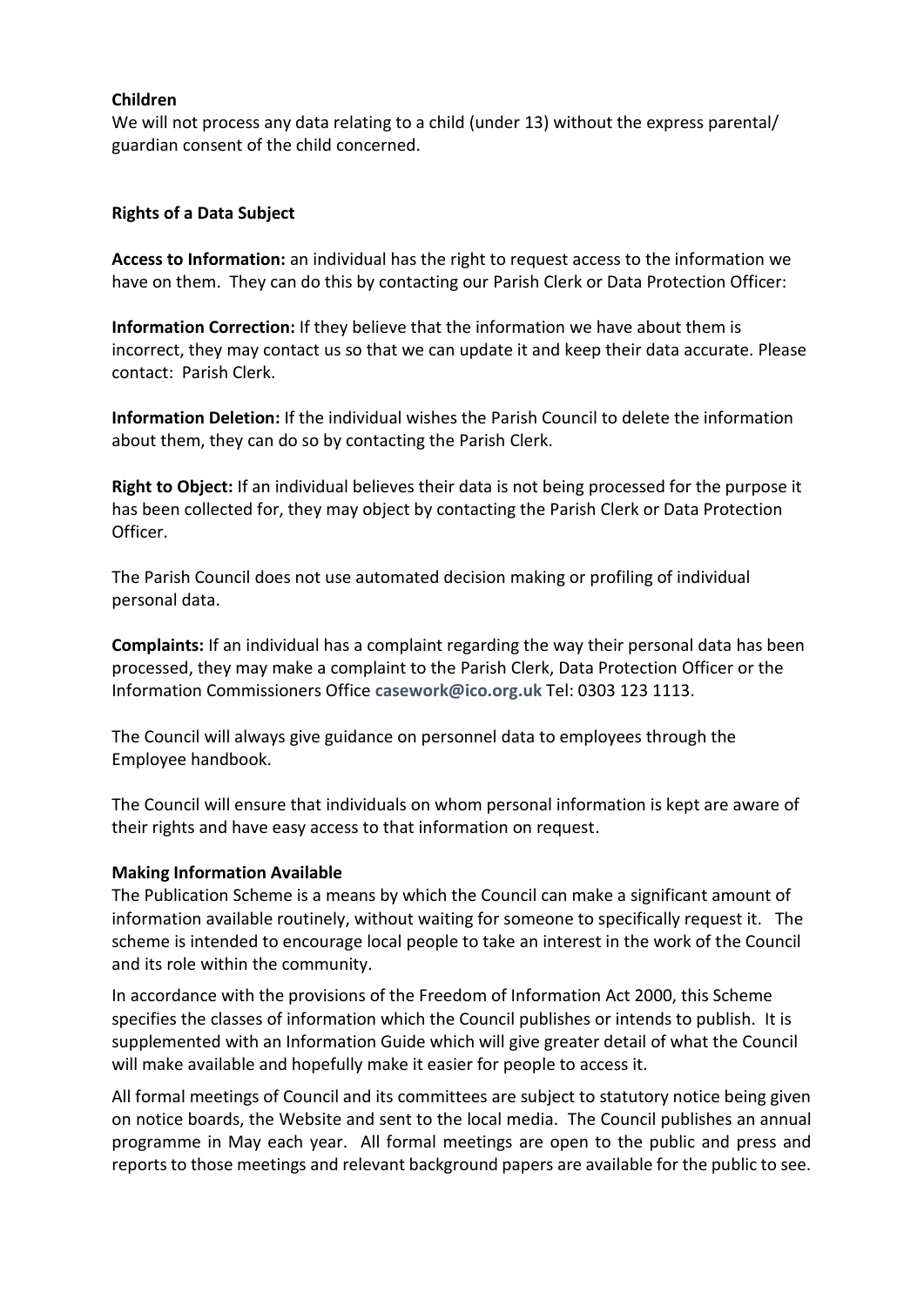The Council welcomes public participation and has a public participation session on each Council meeting. Details can be seen in the Council's Standing Orders, which are available on its Website or at its Offices.

Occasionally, Council or committees may need to consider matters in private. Examples of this are matters involving personal details of staff, or a particular member of the public, or where details of commercial/contractual sensitivity are to be discussed. This will only happen after a formal resolution has been passed to exclude the press and public and reasons for the decision are stated. Minutes from all formal meetings, including the confidential parts are public documents.

The Openness of Local Government Bodies Regulations 2014 requires written records to be made of certain decisions taken by officers under delegated powers. These are not routine operational and administrative decisions such as giving instructions to the workforce or paying an invoice approved by Council but would include urgent action taken after consultation with the Chairman, such as responding to a planning application in advance of Council. In other words, decisions which would have been made by Council or committee had the delegation not been in place.

The 2014 Regulations also amend the Public Bodies (Admission to Meetings) Act 1960 to allow the public or press to film, photograph or make an audio recording of council and committee meetings normally open to the public. The Council will where possible facilitate such recording unless it is being disruptive. It will also take steps to ensure that children, the vulnerable and members of the public who object to being filmed are protected without undermining the broader purpose of the meeting.

The Council will be pleased to make special arrangements on request for persons who do not have English as their first language or those with hearing or sight difficulties.

### **Disclosure Information**

The Council will as necessary undertake checks on both staff and Members with the the Disclosure and Barring Service and will comply with their Code of Conduct relating to the secure storage, handling, use, retention and disposal of Disclosures and Disclosure Information. It will include an appropriate operating procedure in its integrated quality management system.

### **Data Transparency**

The Council has resolved to act in accordance with the Code of Recommended Practice for Local Authorities on Data Transparency (September 2011). This sets out the key principles for local authorities in creating greater transparency through the publication of public data and is intended to help them meet obligations of the legislative framework concerning information.

"Public data" means the objective, factual data on which policy decisions are based and on which public services are assessed, or which is collected or generated in the course of public service delivery.